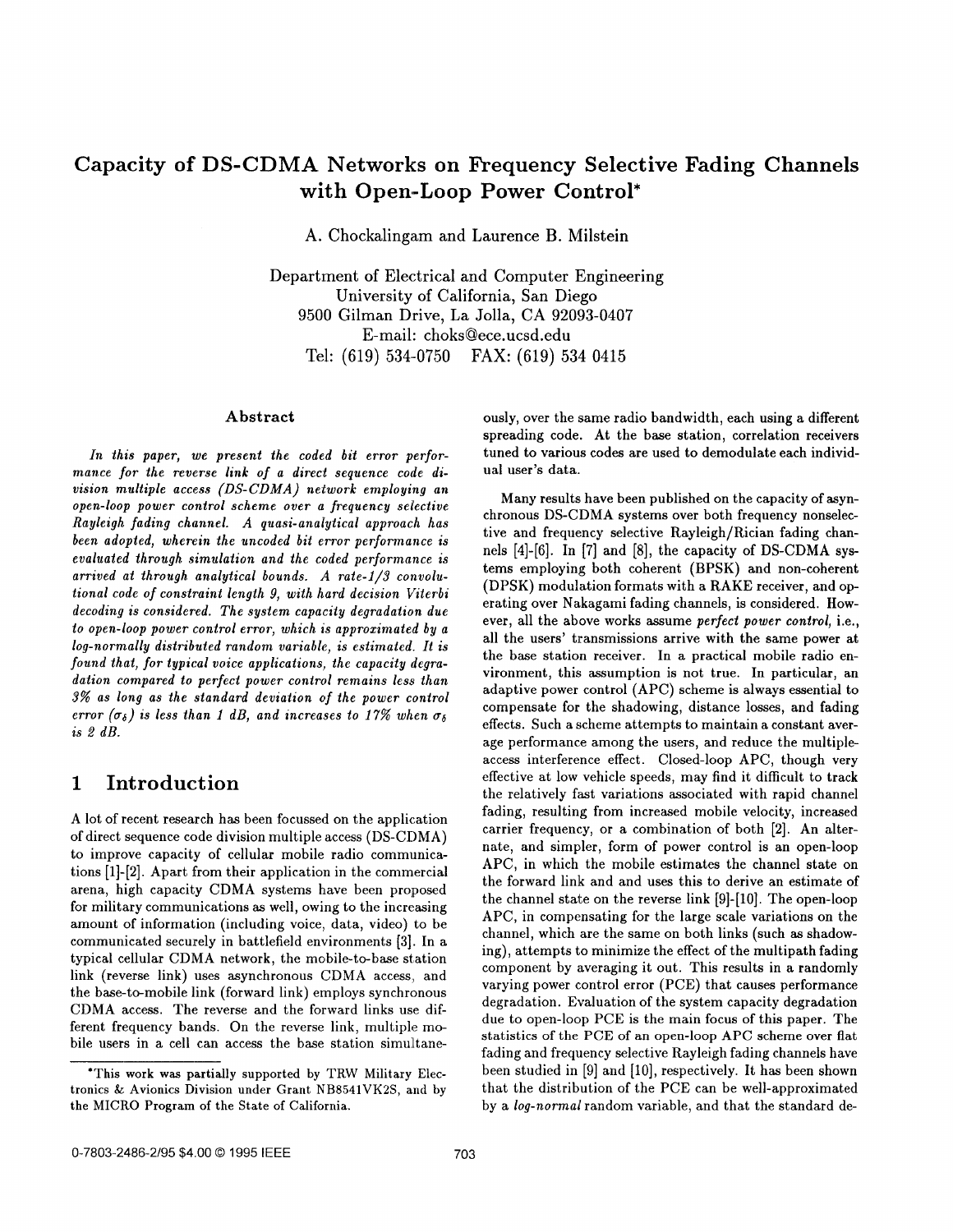viation of the PCE  $(\sigma_{\delta})$  typically varies in the range 1 - 4 dB, depending on the measurement time used in the open-loop power control algorithm, and the Doppler frequency.

We consider the capacity of a DS-CDMA network over frequency selective Rayleigh fading channels, in the presence of an open-loop power control scheme. Using a quasianalytic approach, we estimate the coded bit error performance of a DS-CDMA system employing coherent RAKE reception. The system capacity degradation **as** a function of the standard deviation of the PCE ( $\sigma_{\delta}$  in dB) is estimated. Section **2** describes the system model, including the transmitter, channel, and the receiver. In Section **3,** the simulation model for estimating the uncoded bit error performance of the system, the capacity estimation based on an analytical upper bound to the coded bit error performance, and the capacity degradation as a function of the standard deviation of PCE, are discussed. Section **4** highlights the conclusions and the areas of further study.

### **2 System Model**

We consider a DS-CDMA system consisting of  $(J+1)$  simultaneously transmitting mobile users, *J* being the number of interfering users. Each user is assigned a unique CDMA code sequence, and the code sequences have a common chip rate of  $\frac{1}{T_c}$ , where  $T_c = \frac{T_b}{N_c}$ .  $T_b$  and  $T_c$  are the bit and chip durations, repectively, and  $N_c$  is the number of chips/bit (i.e., the processing gain). Let  $c_k(t)$  denote the code sequence waveform of the  $k^{th}$  user, and let  ${c_i^{(k)}}$  be the corresponding sequence of elements of  $\{+1, -1\}$ . Then

$$
c_k(t) = \sum_{i=-\infty}^{\infty} c_j^{(k)} P_c(t - iT_c),
$$

where

$$
P_a(t) \stackrel{\Delta}{=} \left\{ \begin{array}{cc} 1 & 0 < t < T_a \\ 0 & \text{otherwise.} \end{array} \right.
$$

Similarly, the data waveform can be written as

$$
b_k(t)=\sum_{i=-\infty}^{\infty}b_i^{(k)}P_b(t-iT_b).
$$

It follows that the transmitted signal for the  $k^{th}$  user is given by

$$
s_k(t) = \text{Re}[A\lambda_k b_k(t)c_k(t)e^{j(\omega_o t + \theta_k)}],
$$

where  $A = \sqrt{\frac{2E_b}{T_b}}$  is common to all users,  $\omega_o$  is the common carrier frequency,  $\theta_k$  is the carrier phase of the  $k^{th}$  user, and  $\lambda_k$  is the power control error which is a random variable due to imperfect open-loop power control. We consider  $\lambda_k$ to be log-normally distributed with standard deviation  $\sigma_{\delta}$ dB. In otherwords,  $\lambda_k = 10^{(\frac{x}{20})}$ , where the variable *x* follows a normal distribution.

Assuming asynchronous operation, the signals from all the users (other than the user of interest) are misaligned with respect to the signal from the user of interest by an amount  $\tau_k$ ,  $k = 1, 2, ..., J$ , such that  $\tau_k$  is uniformly distributed in  $[0, T_b)$ . Thus, the composite signal at the input to the channel is given by

$$
S(t) = \text{Re}\left[\sum_{k=0}^{J} A\lambda_k b_k (t - \tau_k) c_k (t - \tau_k) e^{j(\omega_o t + \phi_k)}\right], \quad (1)
$$

where  $\phi_k = \theta_k - \omega_o \tau_k$ , and  $\theta_0 = \tau_0 = 0$ . Note that  $\theta_0$  and  $\tau_0$  are the carrier phase and the time delay, respectively, of the user of interest. Further,  $\{\phi_k\}$ ,  $k = 1, 2, ..., J$ , are independent identically distributed random variables uniformly distributed in  $[0, 2\pi)$ .

### $Frequencies$ *<i>Frequency Selective Channel*

We consider a frequency selective Rayleigh fading channel with an exponential decaying multipath intensity profile (MIP). The time-variant frequency selective channel is modelled as a tapped delay line with tap spacing  $T_c$ , and tap coefficients  $\{z_i(t)\}$ , which are zero-mean, complex-valued, stationary, mutually independent Gaussian random processes. Thus, the complex low pass equivalent channel impulse response is given by

$$
h(\Delta;t)=\sum_{i=0}^{L_{\mathfrak{p}}-1}z_i(t)\delta(\Delta-iT_{\mathfrak{c}}),
$$

where  $L_p$  is the number of resolvable paths, each spaced  $T_c$ apart. [Figure 1](#page-2-0) shows the channel model for the *kth* user. Using the standard wide sense stationary uncorrelated scattering (WSSUS) assumption implies that the *(z;(t)}* are mutually uncorrelated and thus statistically independent. We can write  $z_i(t) = \alpha_i(t)e^{j\psi_i(t)}$ , where  $\{\alpha_i(t)\}\$ are Rayleigh distributed and the phases  $\{\psi_i(t)\}\$ are uniformly distributed in [0,  $2\pi$ ). The average path strength  $\Omega_i$  is the second moment of  $\alpha_i$  (i.e.,  $\Omega_i = \mathbb{E}[\alpha_i^2]$ ), and is assumed to be related to the second moment of the initial path strength by

$$
\Omega_i = \Omega_0 e^{-di}, \qquad d \ge 0. \tag{2}
$$

Equation **(2)** describes the decay of the average path strength **as** a function of path delay; the parameter *d* reflects the rate at which this decay occurs. Actual measurements indicate that the above exponential decaying MIP assumption is fairly accurate for congested urban areas [ll]. If the multipath spread is  $T_m$ , then the number of resolvable paths is  $L_p = \lfloor \frac{T_m}{T_c} \rfloor + 1$ , and  $L_p$  is assumed to be less than *N* (equivalent to asssuming  $T_m < T_b$ ). Finally, in Fig. 1,  $n_w(t)$  is the complex valued low pass equivalent AWGN with two-sided power spectral density  $\eta_o$ .

### *RAKE Receiver*

We adopt the coherent RAKE receiver model used in [7]. Figure **2** illustrates the RAKE receiver for the user of interest, with *L,* independent fading paths coherently combined. The correlator is matched to the CDMA code of the user of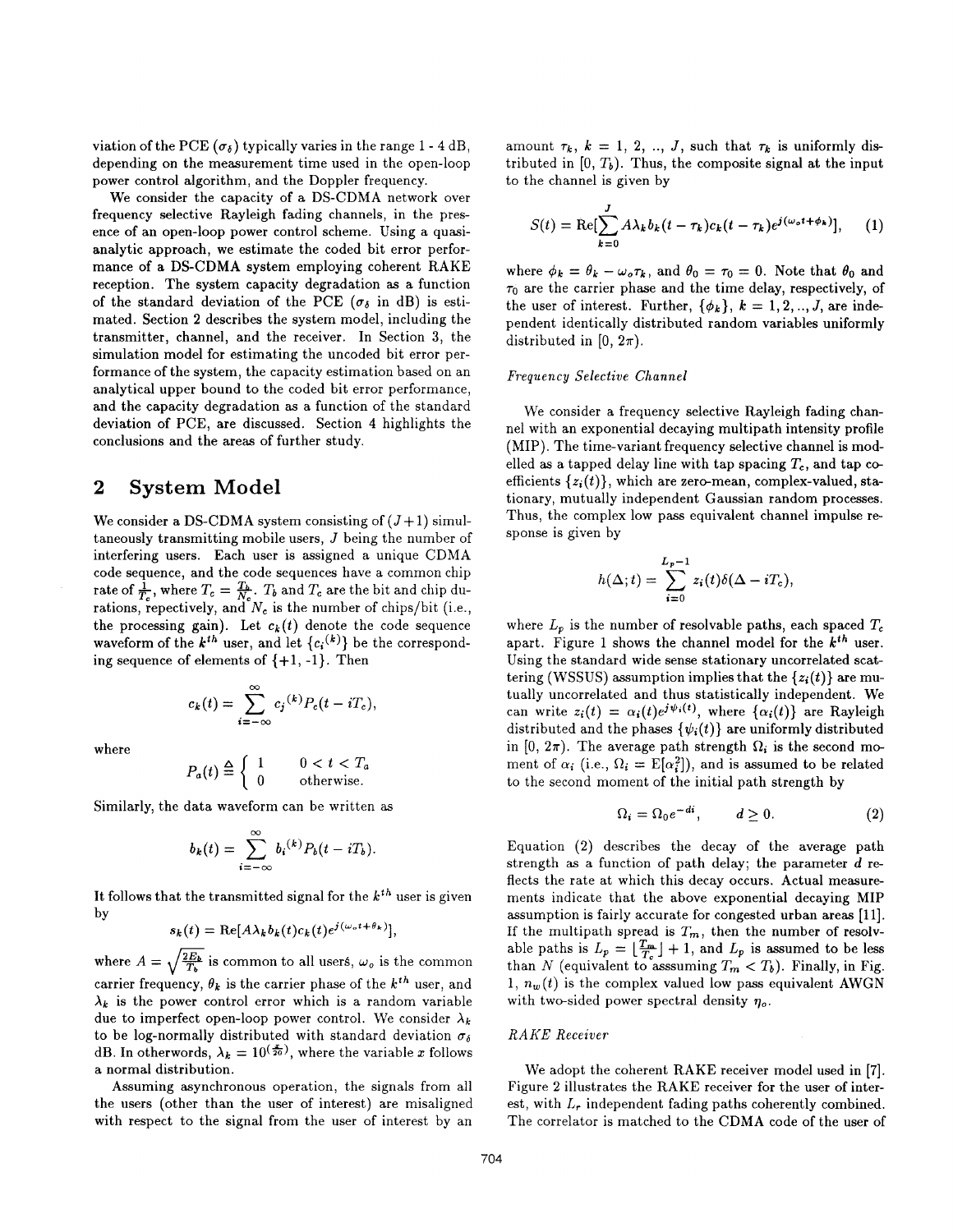<span id="page-2-0"></span>

Figure 1: Frequency selective channel model

interest, and the correlator is assumed to have achieved time synchronization with the initial path. The tap weights and phases are assumed to be perfect estimates, which in practice can be estimated through dedicated circuits **[12].** For the receiver considered here, to ensure combined mulltipath demodulation, the sampling instants are  $nT_b + (L_r - 1)T_c$ , where  $n = 0, 1, 2, 3, \dots$  During the sampling instants, the threshold detector outputs  $+1$  if the corresponding input is greater than 0, and outputs **-1** otherwise.



Figure **2:** Rake receiver model

## **3 Capacity Estimation.**

We take a quasi-analytic approach **[13]** to estimate the bit error performance, and thus the capacity on the reverse link of the DS-CDMA system model described above. We first estimate the uncoded bit error performance of the system **at different system parameter settings through large scale**  simulations. The occurrence of bit errors in such simulation experiments would be *bursty* due to sudden and deep fades appearing on the channel. In practice, the bursty nature of the errors due to the memory on the channel can be manipulated to appear as independent *random errors*  by interleaving the coded data over sufficient depth before transmission, and deinterleaving the data before decoding at the receiver. We assume **perfect interleaving,** and evaluate an upper bound on the coded bit error performance of the system using convolutional codes with hard decision Viterbi decoding. From the coded bit error performance, we then estimate the system capacity, which is defined **as** the number of simultaneous users that can **be** supported while maintaining an acceptable BER performance needed by the specific application (e.g.,  $10^{-3}$  for voice).

### **Uncoded** *BER* **performance**

The reverse link of the DS-CDMA system has been simulated to estimate the uncoded bit error performance of the system. A set of CDMA simulation tools developed in *C*  language has been used to synthesize the simulation program. Random binary sequences of length **127** are used **as** the spreading codes for different users. All the users transmit asynchronously with different time delays  $\tau_k$  with respect to the user of interest, such that  $\tau_k$  is chosen randomly in the set  $\{0, T_s, 2T_s, ..., (N_c K - 1)T_s\}$ , where  $T_s$  is the sampling interval, and *K* is the number of samples per chip. A sampling rate corresponding to **4** samples per chip  $(K = 4)$  is employed. System parameters such as the number of simultaneous users  $(J)$ , the number of independent fading paths  $(L_n)$ , the multipath intensity profile exponent *(d),* the number of paths combined at the RAKE receiver  $(L_r)$ , the signal-to-noise ratio per bit, and the standard deviation of the power control error  $(\sigma_{\delta})$ , can be varied in the simulation program to study their effect on the system performance.

Figure **3** shows the simulated bit error perofrmance of the system as a function of average  $E_b/\eta_o$ , over a frequency selective Rayleigh fading channel  $(L_p = 3)$ , using a RAKE receiver with maximal ratio combining of all the resolvable paths  $(L_p = L_r)$ . A MIP exponent value of  $d = 0.2$  is considered. The BER curves for a **30** user system at different values of  $\sigma_{\delta}$  (0 - 4 dB) are plotted. It is seen that, when  $\sigma_{\delta} = 0$  dB (i.e., perfect power control), a BER of  $10^{-2}$  is achieved at an average  $E_b/\eta_o$  of 16 dB. The simulation results obtained for the perfect power control case are found to closely match the analytical results derived by Eng in [7]. It is noted that the bit error performance degrades with increased  $\sigma_{\delta}$  values, as expected. It is interesting to note that the degradation in performance is marginal when  $\sigma_{\delta} = 1$  dB. However, for  $\sigma_{\delta} > 2$  dB, significant degradation is observed. A target BER of  $10^{-2}$  can be achieved asymptotically when  $\sigma_{\delta} = 2$  dB, whereas such performance is unachievable if the  $\sigma_{\delta}$  value increases beyond 3 dB.

#### *Coded BER peaformanee*

For convolutional codes with hard decision Viterbi decoding, the BER transfer characteristic can be upper-bounded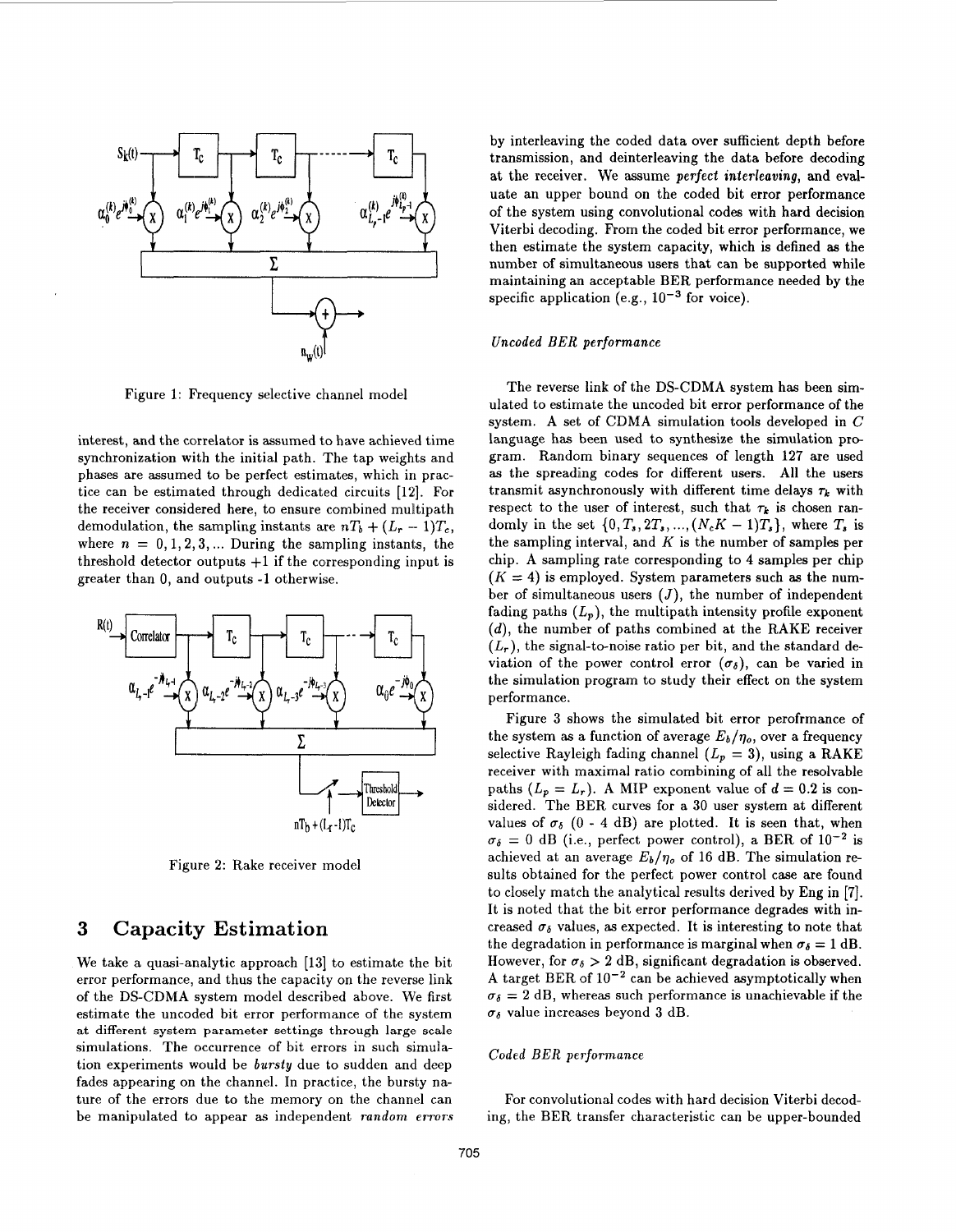

Figure 3: Uncoded BER vs  $E_b/\eta_o$  for different vaules of PCE standard deviation  $(\sigma_{\delta})$ ;  $J = 30$ ;  $L_p = L_r = 3$ ;  $d =$ 0.2.

by the well known transfer function bound **[12]** 

$$
p_o < \sum_{x=d_f}^{\infty} \beta_x P(x),\tag{3}
$$

where  $d_f$  is the free distance of the code, and  $\{\beta_x\}$  are the coefficients in the expansion of the derivative of  $T(D, N)$ , the transfer function (or generating function) of the code evaluated at  $N = 1$  [13].  $P(x)$  is the probabilty of selecting an incorrect path, which can be bounded by the expression

$$
P(x) < [4p(1-p)]^{d/2},
$$

where *p* is the uncoded BER.

We consider the use of a rate- $1/3$  convolutional code of constraint length 9 on the reverse link. The  $\{\beta_x\}$  coefficients for the corresponding code are taken from **[13].** The upper bound on the coded BER performance of the system as a function of the number of interfering users  $(J)$ , when  $L_p =$  $L_r = 3$ ,  $d = 0.2$ , and  $E_b/\eta_o = \infty$  (i.e., no AWGN) is plotted in Figure 4. The curves are parameterized by different  $\sigma_{\delta}$ values. The system capacity values as a function of  $\sigma_{\delta}$  in dB for different bit error rates  $(10^{-3}$  for voice, and  $10^{-6}$  or  $10^{-10}$ for data) are tabulated in Table **1.** It is found that with no power control error, **77** and **47** simultaneous voice and data circuits, respectively, can be supported by the system considered. These capacity figures degrade by less than **3%**  when the standard deviation of PCE is 1 dB, and by 17% - 19% when  $\sigma_{\delta}$  is 2 dB. The capacity degradation is very high when  $\sigma_{\delta}$  increases beyond 2 dB (33% for 3 dB and 56% for 4 dB for voice). In this study, we have considered just a single cell system, whereas in practical cellular systems, the effect of the dynamic adjacent cell power control variations must



Figure **4:** Upper bound on the coded BER vs number of interfering users *(J)* for different vaules of **PCE** standard deviation  $(\sigma_{\delta})$ ; No AWGN;  $L_p = L_r = 3$ ;  $d = 0.2$ .

be considered in the system capacity estimation. Thus, our current estimates of capacity are optimistic.

Figure 5 shows the effect of having a larger number of resolvable paths and coherently combining all of them at the RAKE receiver. The graph shows the upper bound on the coded BER *us*  $L_p$  (=  $L_r$ ) as a function of  $\sigma_\delta$  for a 50 user system when  $d = 0.2$ . The figure illustrates the potential improvement in performance that can be achieved due to increased frequency selectivity of the channel (i.e, when the number of resolvable paths combined at the receiver is high), which is realized at the expense of increased receiver complexity and bandwidth.

## **4** Conclusions

We presented the coded bit error performance on the reverse link of a direct sequence code division multiple access network which employs an open-loop power control scheme over a frequency selective Rayleigh fading channel. A quasi-analytical approach was adopted, wherein the uncoded bit **error performance was evaluated through simu**lation and the coded performance was arrived at through analytical bounds. The system capacity degradation due to open-loop power control error, which was approximated by a log-normally distributed random variable, was estimated. It **was** shown that, for typical voice applications, the capacity degradation compared to perfect power control remained less than **3%** as long as the standard deviation of PCE *(66)*  was less than 1 dB, and increased to 17% when  $\sigma_{\delta}$  was 2 dB. The area that needs further study is the effect of adjacent cell power control.